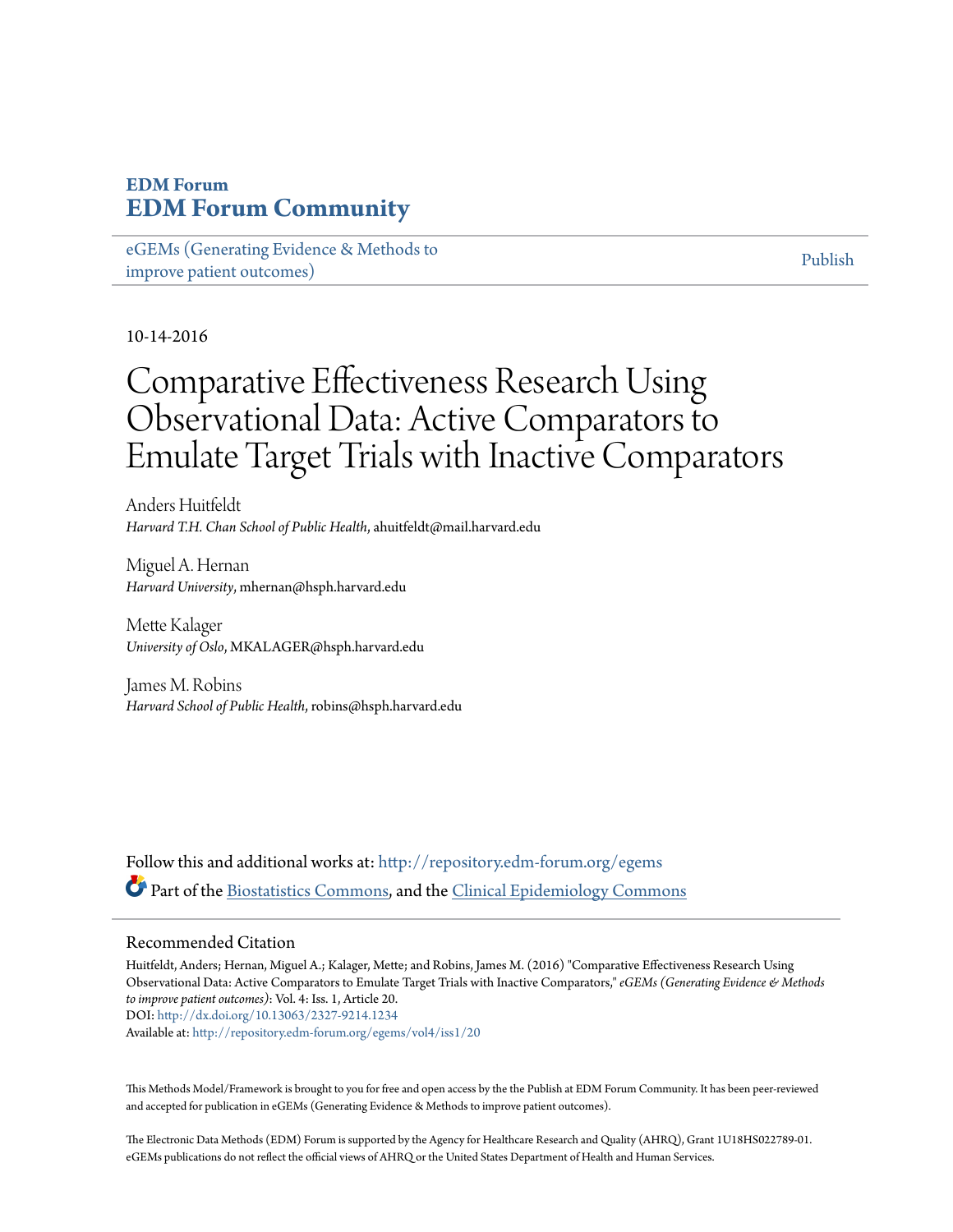# Comparative Effectiveness Research Using Observational Data: Active Comparators to Emulate Target Trials with Inactive Comparators

#### **Abstract**

**Introduction:** Because a comparison of non-initiators and initiators of treatment may be hopelessly confounded, guidelines for the conduct of observational research often recommend using an "active" comparator group consisting of people who initiate a treatment other than the medication of interest. In this paper, we discuss the conditions under which this approach is valid if the goal is to emulate a trial with an inactive comparator.

**Identification of Effects:** We provide conditions under which a target trial in a subpopulation can be validly emulated from observational data, using an active comparator that is known or believed to be inactive for the outcome of interest. The average treatment effect in the population as a whole is not identified, but under certain conditions this approach can be used to emulate a trial either in the subset of individuals who were treated with the treatment of interest, in the subset of individuals who were treated with the treatment of interest but not with the comparator, or in the subset of individuals who were treated with both the treatment of interest and the active comparator.

**The Plausibility of the Comparability Conditions:** We discuss whether the required conditions can be expected to hold in pharmacoepidemiologic research, with a particular focus on whether the conditions are plausible in situations where the standard analysis fails due to unmeasured confounding by access to health care or health seeking behaviors.

**Discussion:** The conditions discussed in this paper may at best be approximately true. Investigators using active comparator designs to emulate trials with inactive comparators should exercise caution.

#### **Acknowledgements**

Funding: NIH grant R01 AI102634

#### **Keywords**

Comparative Effectiveness Research (CER), Methods, Electronic Medical Record (EMR), Evidence Based Medicine

**Disciplines** Biostatistics | Clinical Epidemiology

#### **Creative Commons License** <u>@0®ම</u>

This work is licensed under a [Creative Commons Attribution-Noncommercial-No Derivative Works 3.0](http://creativecommons.org/licenses/by-nc-nd/3.0/) [License.](http://creativecommons.org/licenses/by-nc-nd/3.0/)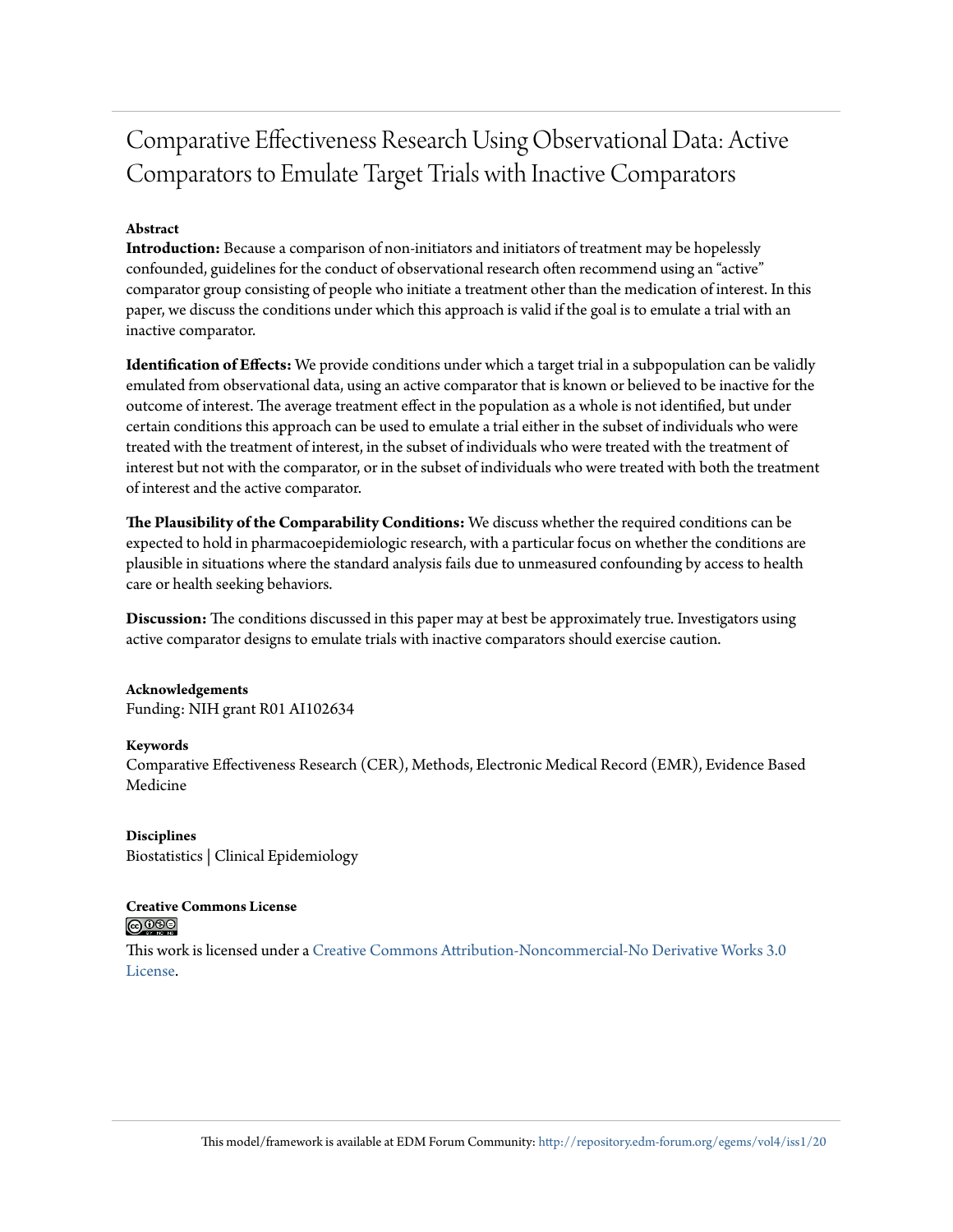

# **Comparative Effectiveness Research Using Observational Data: Active Comparators to Emulate Target Trials with Inactive Comparators**

Anders Huitfeldt, MB BCh BAO, ScM, ScD;| Miguel A. Hernan, MD, MPH, ScM, DrPH;iiiiii Mette Kalager, MD, PhD;iiv James M. Robins, MD<sup>[j]</sup>

# $ABSTRACT$

**Introduction:** Because a comparison of noninitiators and initiators of treatment may be hopelessly confounded, guidelines for the conduct of observational research often recommend using an "active" comparator group consisting of people who initiate a treatment other than the medication of interest. In this paper, we discuss the conditions under which this approach is valid if the goal is to emulate a trial with an inactive comparator.

**Identification of Effects:** We provide conditions under which a target trial in a subpopulation can be validly emulated from observational data, using an active comparator that is known or believed to be inactive for the outcome of interest. The average treatment effect in the population as a whole is not identified, but under certain conditions this approach can be used to emulate a trial in the subset of individuals who were treated with the treatment of interest, in the subset of individuals who were treated with the treatment of interest but not with the comparator, or in the subset of individuals who were treated with both the treatment of interest and the active comparator.

**The Plausibility of the Comparability Conditions:** We discuss whether the required conditions can be expected to hold in pharmacoepidemiologic research, with a particular focus on whether the conditions are plausible in situations where the standard analysis fails due to unmeasured confounding by access to health care or health seeking behaviors.

**Discussion:** The conditions discussed in this paper may at best be approximately true. Investigators using active comparator designs to emulate trials with inactive comparators should exercise caution.

'Department of Epidemiology, Harvard T.H Chan School of Public Health, "Department of Biostatistics, Harvard T.H. Chan School of Public Health,<br>"'Harvard-MIT Division of Health Sciences, "Institute of Health and Society, U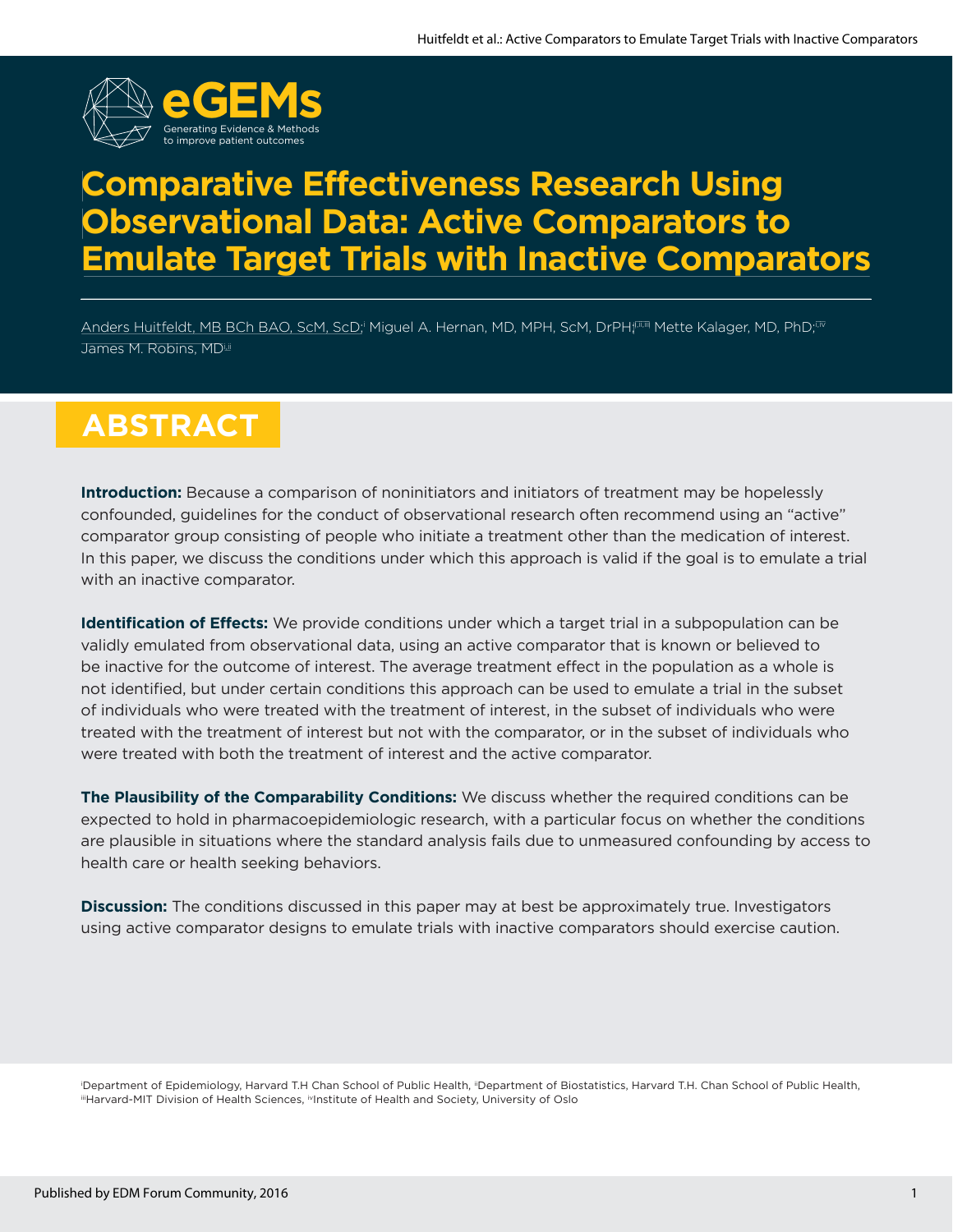# **Introduction**

Randomized trials to evaluate the effectiveness or safety of an active treatment can be classified into two groups: trials that compare the treatment of interest with an active treatment that is a clinical alternative to the treatment of interest (head-tohead trials), and trials that compare the treatment of interest with an inactive comparator such as usual care without treatment. Observational data are often used to try to emulate both types of randomized trials. Head-to-head trials may be emulated by comparing individuals initiating the treatment of interest versus initiating the active comparator.<sup>1</sup> Trials with inactive comparators may be emulated by comparing individuals initiating versus not initiating the active treatment.<sup>2</sup>

While all trial emulations using observational data are subject to bias, emulating trials with inactive comparators is especially challenging because people who initiate treatment may be different from noninitiators in ways that are difficult to assess: access to healthcare; health-seeking behaviors; and time since and accuracy of the measurement of confounders, outcome, and comorbidities. As a result, the observational estimates may be biased by unmeasured confounding and differential mismeasurement of key variables.<sup>3</sup> This bias is of particular concern in studies that rely on administrative data<sup>4,5</sup>

A proposal to reduce these biases in observational research is the use of active comparators even when the goal of the research is to emulate a trial with inactive comparators.<sup>6</sup> To do so, investigators often choose an active comparator that is thought to be inactive for the outcome under consideration and therefore not a clinical alternative to the treatment of interest. It has been argued that using such active comparators may mitigate bias because initiators of the treatment of interest and of the active

comparator are expected to have a similar health status<sup>7</sup> and use of the health care system,<sup>8</sup> and comparable quality of information. The idea is similar to that of "negative exposure controls."9,10

The use of active comparators has been endorsed in several guidelines for the conduct of observational research, including the GRACE principles,<sup>3</sup> Agency for Healthcare Research and Quality (AHRQ)'s "Protocol for Observational Comparative Effectiveness Research,"4 Patient-Centered Outcomes Research Institute (PCORI)'s "Standards for Causal Inference in Analyses of Observational Studies,"5 and the United States Food and Drug Administration (FDA)'s "Best practices for conducting and reporting pharmacoepidemiologic safety studies."<sup>11</sup> Table 1 summarizes several published examples of observational studies that used active comparators to emulate trials with inactive comparators.

However, these guidelines do not describe the method in detail. For example, none of these documents explicitly differentiate between the use of active comparators to emulate head-to-head trials or to emulate trials with inactive comparators. In addition, they do not provide a precise definition of the causal effect that is to be estimated when active comparators are used, and therefore cannot characterize the conditions that are necessary in order to identify this causal effect. Finally, the guidelines specify neither whether the treatment group should exclude individuals who also take the comparator drug nor whether the analysis should be restricted to individuals with indications for both active treatments. As a result, different versions of active comparator approaches exist (see Table 1).

In this paper, we consider several possible designs of observational studies that use active comparators to emulate trials with inactive comparators. We characterize the causal effect that is targeted by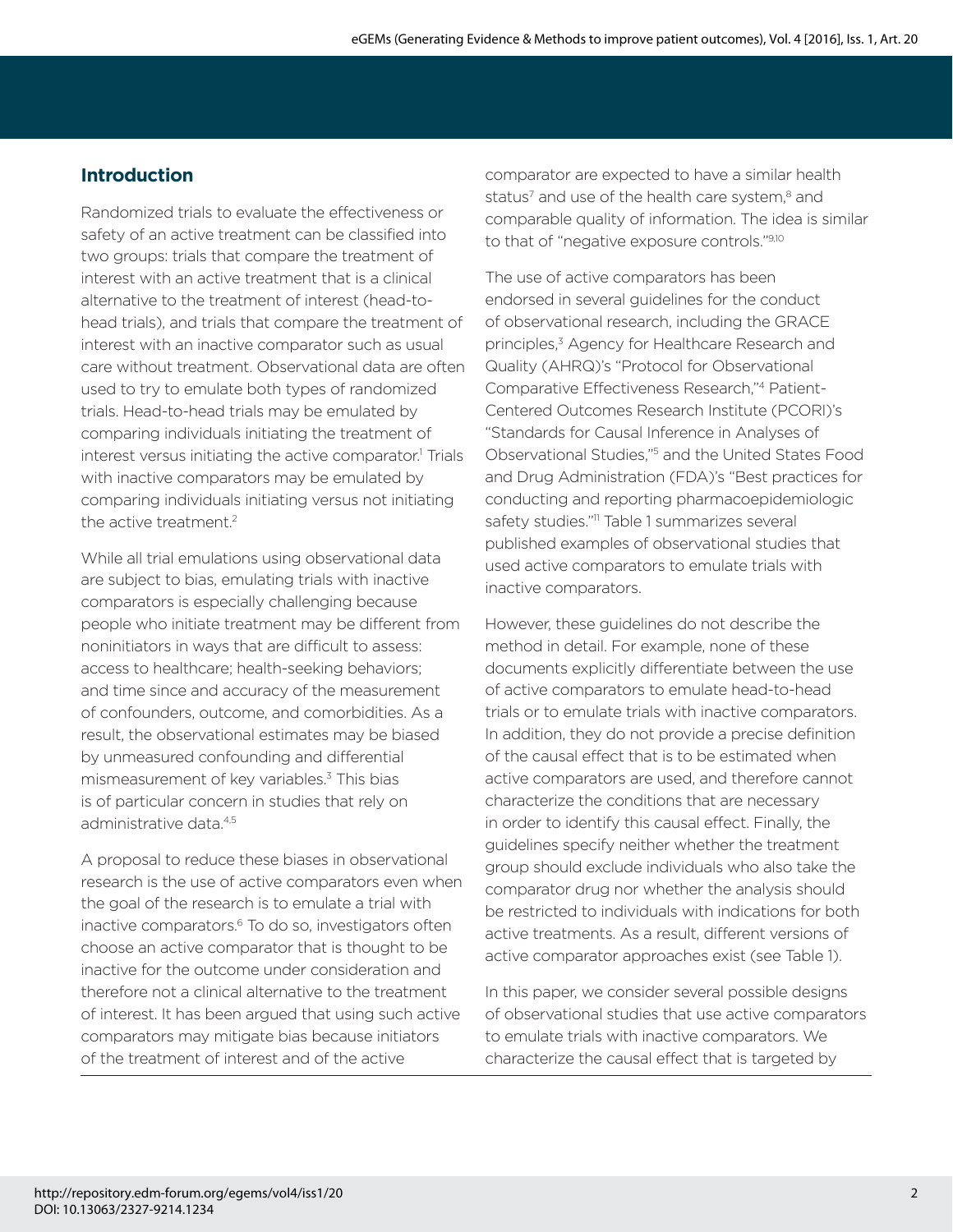

#### Table 1. Examples of Observational Studies that Use Active Comparators to Emulate Randomized Trials with Inactive Comparators

| <b>STUDY</b>                        | <b>TREATMENT GROUP</b>                                      | <b>COMPARATOR GROUP</b>                                                                | <b>OUTCOME</b>                                                     |
|-------------------------------------|-------------------------------------------------------------|----------------------------------------------------------------------------------------|--------------------------------------------------------------------|
| Glynn et al.<br>$(2001)^{14}$       | Initiators of several<br>classes of cardiac<br>drugs        | Initiators of glaucoma<br>drugs                                                        | Death                                                              |
| Glynn et al.<br>$(2006)^{15}$       | Initiators of lipid-<br>lowering medications                | Initiators of any other<br>medications who do<br>not use lipid-lowering<br>medications | Death                                                              |
| Solomon et al.<br>$(2006)^8$        | Initiators of NSAIDS/<br>Coxibs                             | Initiators of glaucoma/<br>hypothyroidism<br>therapy who do not<br>take NSAIDs/Coxibs  | Hospital<br>admission for<br>myocardial<br>infarction or<br>stroke |
| Schneeweiss et al.<br>$(2007)^{16}$ | Initiators of statins who<br>do not use glaucoma<br>therapy | Initiators of glaucoma<br>therapy who do not<br>use statins                            | Death                                                              |
| Setoguchi<br>$(2007)^{17}$          | Initiators of statins who<br>do not use glaucoma<br>therapy | Initiators of glaucoma<br>therapy who do not<br>use statins                            | Lung, breast, and<br>colorectal cancer                             |

each design and the comparability assumptions under which the design-specific causal effects are identified from the data. Since we are interested in identification and not inference we shall ignore sampling variability by supposing the study population is sufficiently large that sampling variability can be ignored.

# **Example and Notation**

As a running example, we will consider a target trial whose goal is to compare usual care plus initiation of statin therapy (*A*=1) versus usual care without initiation of statin therapy (*A* =0) on the five-year risk of coronary heart disease *Y* (1: yes, 0: no) in some well-defined study population in a large database. We sometimes use "treated" as shorthand for "initiated treatment with statins."

Let the counterfactuals *Ya*=1 and *Ya*=0 denote the outcome of interest *Y* when treated and not treated with statins respectively. A subject's observed outcome *Y* is equal to *Ya*=1 if the subject initiated statin treatment; otherwise *Y* is equal to *Ya*=0. We first consider two causal effects that are often of interest.

First, the average treatment effect (ATE) in the entire study population is defined as E[*Ya*=1] – E[*Ya*=0], i.e., the difference between the five-year risk of coronary heart disease had everyone undergone usual care plus initiation of statin therapy and the five-year risk of coronary heart disease had everyone undergone usual care alone. Second, the average treatment effect in the treated subpopulation—the effect of treatment in the treated (ETT)—is defined as E[*Ya*=1 |*A*=1] – E[*Ya*=0 |*A*=1], which equals E[*Y* |*A*=1] – E[*Ya*=0 |*A*=1] by consistency.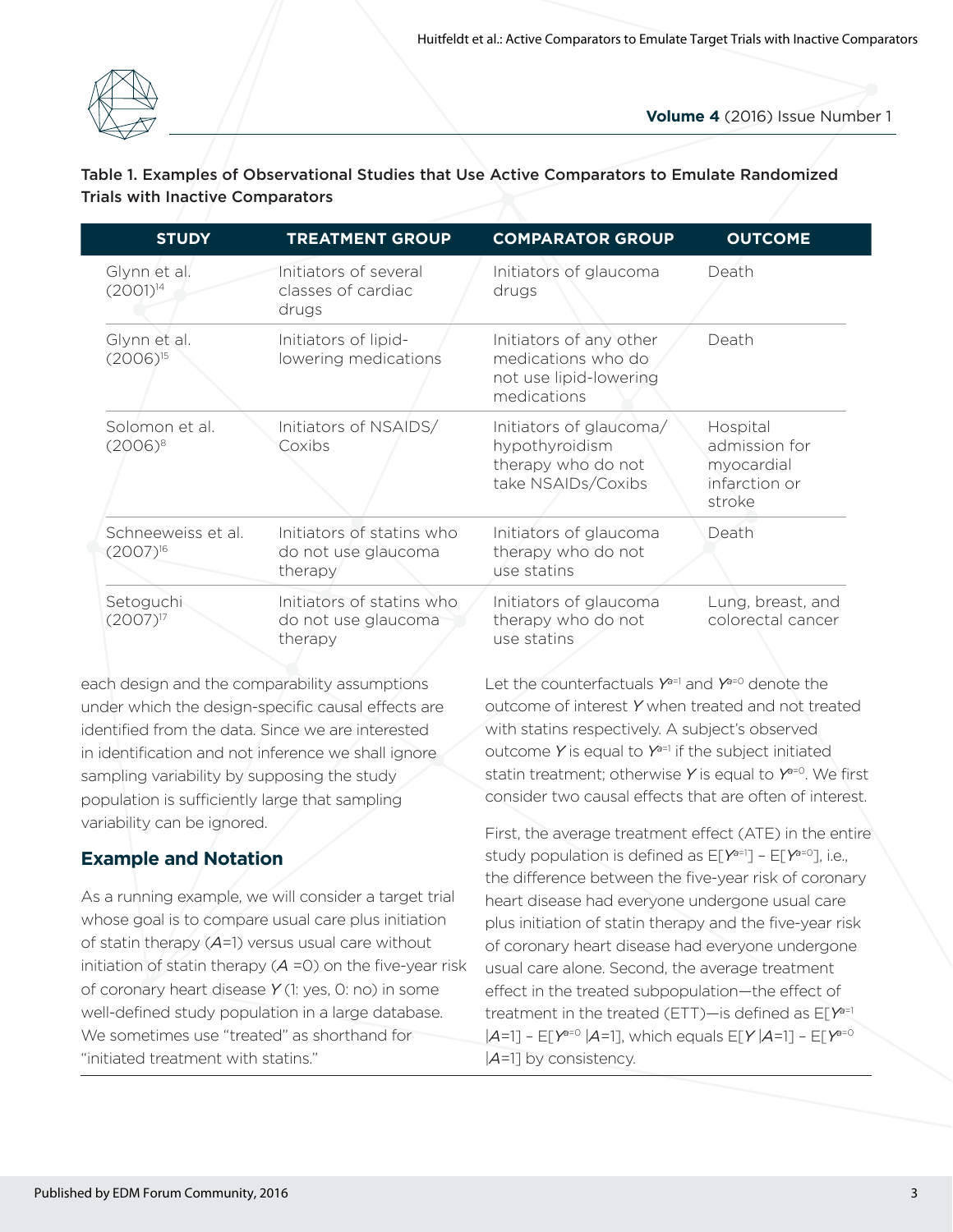As discussed above, the observational risk difference between statin initiators and noninitiators, E[*Y*|*A*=1] – E[*Y*|*A*=0], may be biased for both the ATE and the ETT. The bias may persist even if the observational contrast were computed within levels of the measured confounders *L* available in the database, i.e., E[*Y*|*A*=1,*L*=*l*] – E[*Y*|*A*=0,*L*=*l*], owing to within stratum confounding by unmeasured factors and measurement error of the measured covariates. For notational simplicity, in this paper we often suppress *L*=*l* from the conditioning event, but consider that all observational contrasts are calculated in a subset of the population *L*=*l*.

Let *B* denote the active comparator drug so that subjects with  $B=1$  initiate the active comparator and subjects with *B*=0 do not. In our example, we take *B* to be an active therapy for glaucoma that is inactive for our outcome coronary heart disease. Subjects who have yet to initiate either treatment before the start of follow-up can be divided into four subsets: initiators of *A* but not *B*, initiators of *B* but not *A*, initiators of both *A* and *B*, and initiators of neither *A* nor *B*. Note that if *A* and *B* are alternative therapies for the same illness, then it may be that there exist no subjects initiating *A* and *B* at once. Since we are considering the case in which *A* and *B* do not treat the same condition, we assume there do exist simultaneous initiators.

We define the start of follow-up as the first day a subject initiates either treatment *A* or treatment *B*. On that day, we classify subjects as having initiated *A* only, *B* only, or both. Subjects who never initiate either treatment are not included in our analyses. In practice, too few people may initiate both treatments on the same day. Therefore we might elect to define joint initiators as those who start both treatments within a short period of, say, two months. Because some subjects may develop the outcome of interest during those two months, this definition of joint initiation would necessitate the use of special techniques like those described by Cain et al.  $(2010)$ ,<sup>12</sup> which are beyond the scope of this paper.

# **Identification of Effects in Initiators of A**

Consider three observational contrasts to estimate the ETT:

Contrast 1: E[*Y*|*A*=1] – E[*Y*|*A*=0, *B*=1]

Contrast 2: E[*Y*|*A*=1, *B*=0] – E[*Y*|*A*=0, *B*=1]

Contrast 3: E[*Y*|*A*=1, *B*=1] – E[*Y*|*A*=0, *B*=1]

All three contrasts use as comparator the mean outcome in the subset of initiators of *B* that do not initiate *A*. This quantity is compared with the mean outcome in all initiators of *A* (contrast 1), in initiators of *A* who do not initiate *B* (design 2), and initiators of both *A* and *B* (contrast 3).

Under comparability conditions described below, each contrast identifies the average causal effect of *A*=1 versus *A*=0 in a particular subset of the treated (with *A*) subpopulation: the entire treated subpopulation (contrast 1), the subset of treated subpopulation who do not initiate *B* (contrast 2), and the subset of the treated subpopulation who initiate *B* (contrast 3). Figure 1 represents the groups that are compared and the causal effects that are identified.

Consider the four comparability conditions:

- i.  $p_{11}=p_{01}$
- ii.  $p_{10}=p_{01}$
- iii.  $p_{10}=p_{01}=p_{11}$
- iv. *p*10=*p*01=*p*11 =*p*<sup>00</sup>

where  $p_{ab} \equiv E[Y^{a=0} | A=a, B=b]$ . For example,  $p_{01}$  is the mean of *Ya*=0 among subjects who initiate *B* but do not initiate *A*. We now show that some of these conditions identity the subpopulation causal effects described earlier.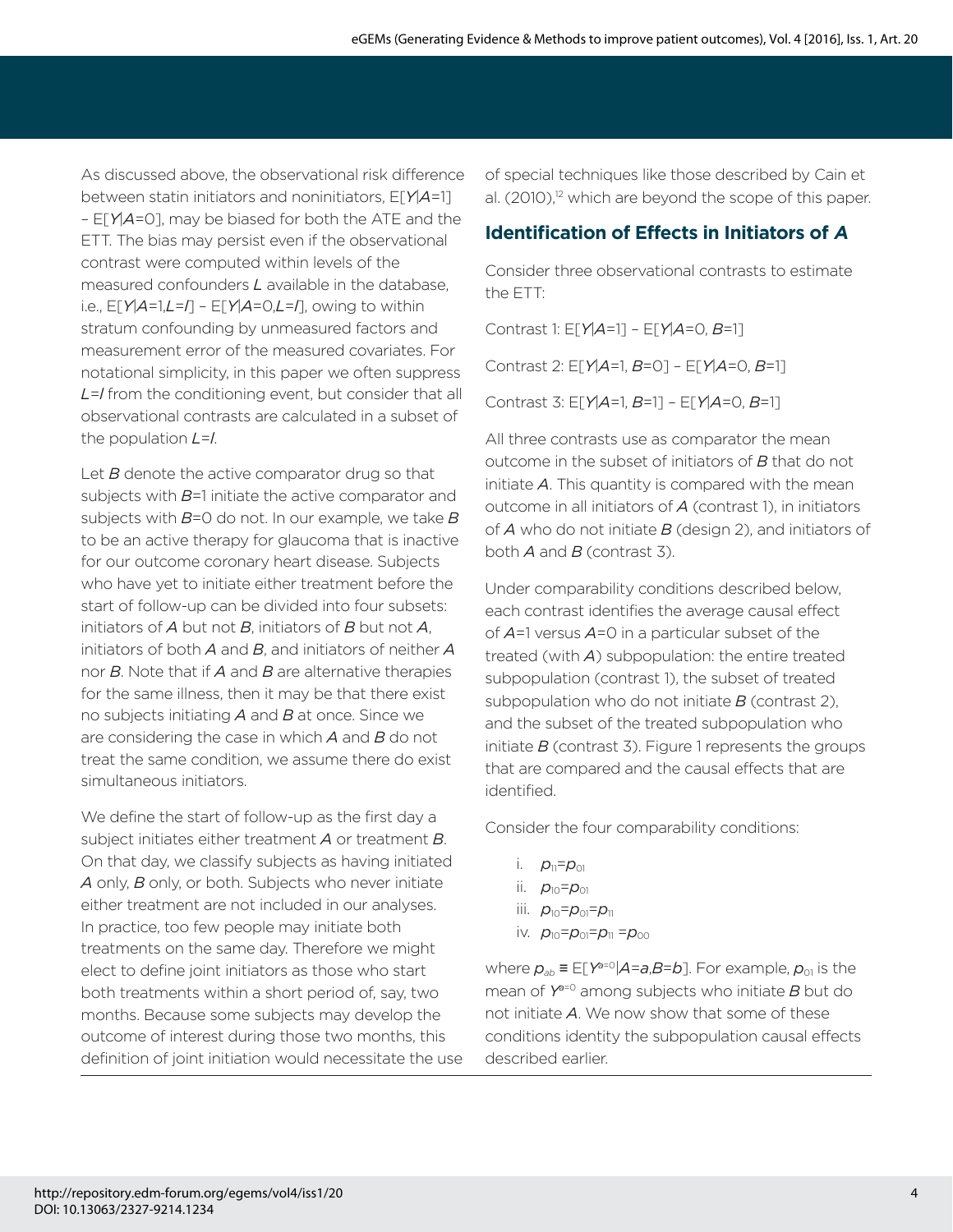

#### The Effect of *A* Among Initiators of *A* and *B*

Condition (i) states that among initiators of *B*, those initiating *A* have the same mean of *Ya*=0 as those not initiating *A*. Under condition (i), contrast 3 E[*Y*|*A*=1, *B*=1] – E[*Y*|*A*=0, *B*=1] identifies the ETT among initiators of the comparator drug *B*=1, E[*Ya*=1–*Ya*=0|*A*=1, *B*=1]. In our example, this is the average causal effect of statins versus no statins among subjects who initiated both statins and glaucoma therapy.

Lemma 1: If *p*11=*p*01 then E[*Y*|*A*=1, *B*=1] – E[*Y*|*A*=0, *B*=1]= E[*Ya*=1–*Ya*=0|*A*=1, *B*=1]

Proof:

| $E[Y A=1, B=1]$ | = $E[Y^{a=1} A=1, B=1]$ | by consistency |
|-----------------|-------------------------|----------------|
| $E[Y A=0, B=1]$ | = $E[Y^{a=0} A=0, B=1]$ | by consistency |
|                 | = $E[Y^{a=0} A=1, B=1]$ | by $(i)$       |

#### The Effect of *A* Among Initiators of *A* but not *B*

Condition (ii) states that subjects initiating *B* but not *A* have the same mean of *Ya*=0 as those initiating *A* but not *B*. Under condition (ii), contrast 2 identifies the ETT among noninitiators of *B*, E[*Ya*=1–*Ya*=0|*A*=1, *B*=0]. In our example, this is the average causal effect of statins versus no statins among initiators of statins who did not initiate glaucoma therapy.

Lemma 2: If *p*10=*p*01 then E[*Y*|*A*=1, *B*=0] – E[*Y*|*A*=0, *B*=1]= E[*Ya*=1–*Ya*=0|*A*=1, *B*=0].

Proof:

|  |  |  |  |  | The Effect of A among All Initiators of A |  |
|--|--|--|--|--|-------------------------------------------|--|
|--|--|--|--|--|-------------------------------------------|--|

Under condition (iii), contrast 1 identifies the effect of treatment in all those treated with *A*, E[*Ya*=1–*Ya*=0|*A*=1]. In our example, this is the average causal effect of statins versus no statins among all initiators of statins.

Lemma 3: If  $p_{10}=p_{01}=p_{11}$  then not only are the results of Lemma 1 and 2 true but in addition E[*Y*|*A*=1] – E[*Y*|*A*=0, *B*=1]= E[*Ya*=1–*Ya*=0|*A*=1]

Proof:

Condition (iii) implies that conditions (i) and (ii) hold. It thus suffices to prove the results under conditions (i) and (ii). Note that the converse also holds, i.e., (iii) is implied by (i) and (ii) jointly.

| $E[Y A=1]$      | $= E[Y^{a-1}   A=1]$                                    | by consistency |
|-----------------|---------------------------------------------------------|----------------|
| $E[Y A=0, B=1]$ | = $E[Y^{a=0}   A=0, B=1]$ by consistency                |                |
|                 | $= E[Y^{a=0}   A=1, B=1]$ by (i)                        |                |
|                 | = $E[Y^{a=0}   A=1, B=0]$ by (ii)                       |                |
|                 | It follows that $E[Y A=0, B=1]$ =<br>$E[Y^{a=0}   A=1]$ |                |

If the even stronger condition (iv) holds, the simple contrast E[*Y*|*A*=1] – E[*Y*|*A*=0] identifies the effect of treatment in those treated with *A*. Thus, if condition (iv) holds we would not need to collect data on *B* to identify the ETT. However, condition (iv) is generally implausible as discussed below and in the Introduction.

Lemma 4: If  $p_{10}=p_{01}=p_{11}=p_{00}$  then E[Y|A=1] –  $E[Y|A=0] = E[Y^{a=1}-Y^{a=0}|A=1]$ 

|                                                     | $E[Y A=1, B=0]$ = $E[Y^{a=1} A=1, B=0]$ by consistency $P_{\text{root}}$ . |  |            |                      |                |
|-----------------------------------------------------|----------------------------------------------------------------------------|--|------------|----------------------|----------------|
|                                                     | $E[Y A=0, B=1]$ = $E[Y^{a=0} A=0, B=1]$ by consistency $E[Y A=1]$          |  |            | $= E[Y^{a=1}   A=1]$ | by consistency |
|                                                     | = $E[Y^{a=0} A=1, B=0]$ by (ii)                                            |  | $E[Y A=0]$ | $= E[Y^{a=0}   A=0]$ | by consistency |
| Lemma 2 is due to Rosenbaum (2006). <sup>6,13</sup> |                                                                            |  |            | $= E[Y^{a=0}   A=1]$ | by $(iv)$      |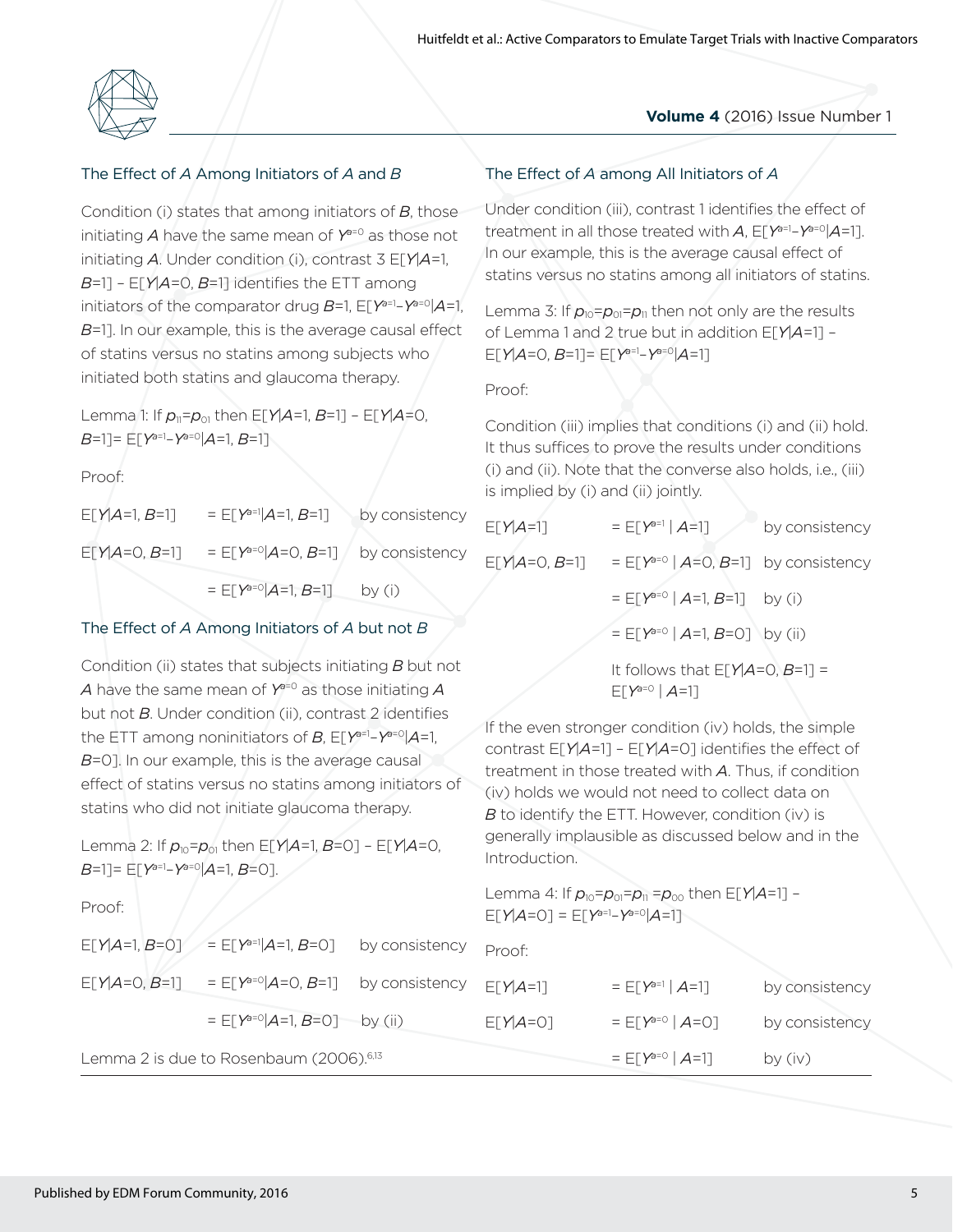## **Identification of Effects in Noninitiators RIA**

Heretofore we have considered comparability conditions that equate the mean of *Ya*=0 in different subgroups and proved that under these conditions we can identify the ETT in various subsets of initiators of *A*. In this section we consider additional comparability conditions that equate the mean of *Ya*=1 rather than *Ya*=0 in different subgroups. Figure 1 represents the groups that are compared and the causal effects that are identified.

v. *q*11=*q*<sup>01</sup> vi. *q*10=*q*<sup>01</sup> vii. *q*10=*q*01=*q*<sup>11</sup> viii.  $q_{10}=q_{01}=q_{11}=q_{00}$ 

where we define  $q_{ab} \equiv E[Y^{a-1}|A=a, B=b]$ 

Conditions (v)–(viii) differ from (i)–(iv) only in that  $Y^{\alpha=0}$  is replaced by  $Y^{\alpha=1}$ . Like condition (iv), condition (viii) assumes that subjects with *A*=0, *B*=0 are comparable with the other subjects, which is implausible in the setting considered here. Hence we do not discuss condition (viii) further.

When any of the other conditions holds, we can identify the effect of *A* in initiators of *B* who did not initiate *A*, E[*Ya*=1–*Ya*=0|*A*=0, *B*=1]. In our example, this is the average causal effect of statins versus no statins among subjects who initiated glaucoma therapy but not statins. Specifically, this effect is identified under condition (v) using contrast 3, under condition (vi) using contrast 2, and under condition (vii) using contrast 1. The proofs follow.

Lemma 5: If  $q_{11}=q_{01}$  then  $E[Y|A=1, B=1]$  –  $E[Y|A=0, A=1]$ *B*=1]= E[*Ya*=1–*Ya*=0|*A*=0, *B*=1] E[*Y*| $A$ =1,  $B$ =1] = E[*Y*<sup>a=1</sup>| $A$ =1,  $B$ =1] by consistency  $=$   $E[Y^{a=1} | A=0, B=1]$  by (y) E[*Y*| $A=0$ ,  $B=1$ ] = E[*Y*<sup> $a=0$ </sup>| $A=0$ ,  $B=1$ ] by consistency

Lemma 6: If *q*10=*q*01 then E[*Y*|*A*=1, *B*=0] – E[*Y*|*A*=0, *B*=1]= E[*Ya*=1–*Ya*=0|*A*=0, *B*=1]:

| $E[Y A=1, B=0]$                                        | = $E[Y^{a=1} A=1, B=0]$                                                                        | by consistency                                       |  |
|--------------------------------------------------------|------------------------------------------------------------------------------------------------|------------------------------------------------------|--|
|                                                        | = $E[Y^{a=1} A=0, B=1]$                                                                        | by $(vi)$                                            |  |
|                                                        | $E[Y A=0, B=1]$ = $E[Y^{a=0} A=0, B=1]$                                                        | by consistency                                       |  |
| B=1]= E[Y <sup>a=1</sup> -Y <sup>a=0</sup>  A=0, B=1]: | Lemma 7: If $q_{10} = q_{01} = q_{11}$ then E[Y A=1] - E[Y A=0,                                |                                                      |  |
| $E[Y A=1]$                                             | = $E[Y^{a=1} A=1]$                                                                             | by consistency                                       |  |
|                                                        | = $E[Y^{a=1}  A=1, B=0] \times Pr[B=0   A=1] +$<br>$E[Y^{a=1}  A=1, B=1] \times Pr[B=1   A=1]$ |                                                      |  |
|                                                        |                                                                                                | by law of total<br>probability                       |  |
|                                                        | = $E[Y^{a=1}  A=0, B=1] \times Pr[B=0   A=1] +$<br>$E[Y^{a=1}  A=0, B=1] \times Pr[B=1   A=1]$ |                                                      |  |
|                                                        |                                                                                                | by (v) and<br>(vi), which are<br>implied by<br>(vii) |  |
|                                                        | $=$ $E[Y^{a=1}]$ $A=$ $O, B=$ $1]$                                                             |                                                      |  |

 $E[Y|A=0, B=1]$  =  $E[Y^{a=0}|A=0, B=1]$  by consistency

Thus if any one of the conditions (v), (vi), or (vii) hold, E[*Ya*=1–*Ya*=0|*A*=0, *B*=1] is identified and is the only causal contrast identified. Therefore, comparability conditions with respect to *Ya*=1 identify fewer causal contrasts than comparability conditions with respect to *Ya*=0.

However condition (vii) has an important property that none of the other conditions (i)–(vi) possess. Since condition (vii) implies both conditions (v) and (vi), it follows from above that when (vii) holds E[*Ya*=1–*Ya*=0|*A*=0, *B*=1] is identified by the contrasts of all three designs. Thus when (vii) holds we can conclude that E[*Y*|*A*=1]=E[*Y*|*A*=1, *B*=0]=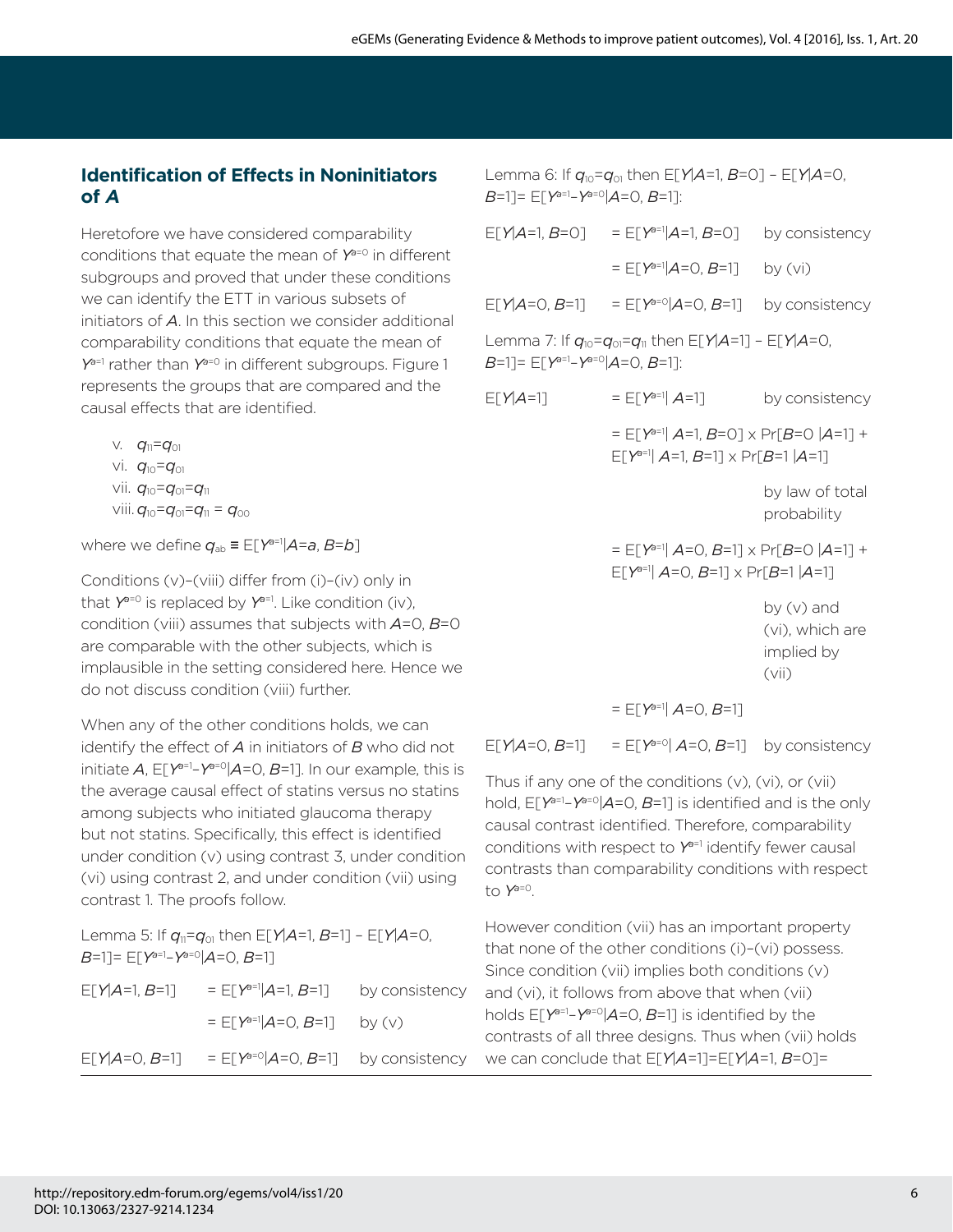

E[*Y*|*A*=1, *B*=1]. These equalities are equivalent to the statement that *Y* and *B* are independent conditional on *A*=1. Hence we can empirically test whether condition (vii) holds by testing whether *Y* and *B* are independent given *A*=1 (within levels of *L*). If an ˞-level test of this conditional independence rejects, then we can also reject the null hypothesis that condition (vii) holds at level  $\alpha$ .

We now consider comparability conditions with respect to both *Ya*=1 and *Ya*=0. Since it would be unusual to find two groups that have identical means for one of the two treatment counterfactuals but not the other, these comparability conditions may be the most relevant. It is straightforward to check that the combination of the above results for comparability conditions with respect to *Ya*=0 and *Ya*=1 implies the following:

- If both conditions (i) and (v) hold, then contrast 3 identifies E[*Ya*=1–*Ya*=0| *B*=1].
- If both conditions (ii) and (vi) hold, then contrast 2 identifies E[*Ya*=1–*Ya*=0| *A*+*B*=1] where *A*+*B*=1 denotes

the set of subject who initiated *A* or *B* but not both. See Rosenbaum (2006).

• If both conditions (iii) and (vii) hold, then contrast 1 identifies E[*Ya*=1–*Ya*=0|*A*+*B*&0], the effect of treatment in all subjects who initiated either *A* or *B* or both.

(See Figure 1.)

# **The Plausibility of the Comparability Conditions**

As discussed above, conditions (i)–(vi) can neither be empirically verified nor refuted, and condition (vii) cannot be empirically verified. We should only adopt the conditions that are plausible a priori. We now discuss the plausibility of the conditions in various settings.

#### Setting 1: When the Comparator *B* Has a Direct Effect

When the comparator *B* has a direct effect on the outcome, conditions (ii), (iii), (iv), (vi), (vii), and (viii) are not expected to hold. This should not be



Figure 1. Three Observational Contrasts and the Population Subgroup in Which the Effect Is Identified under Several Conditions

Note: *A* is the treatment of interest, *B* is the active comparator.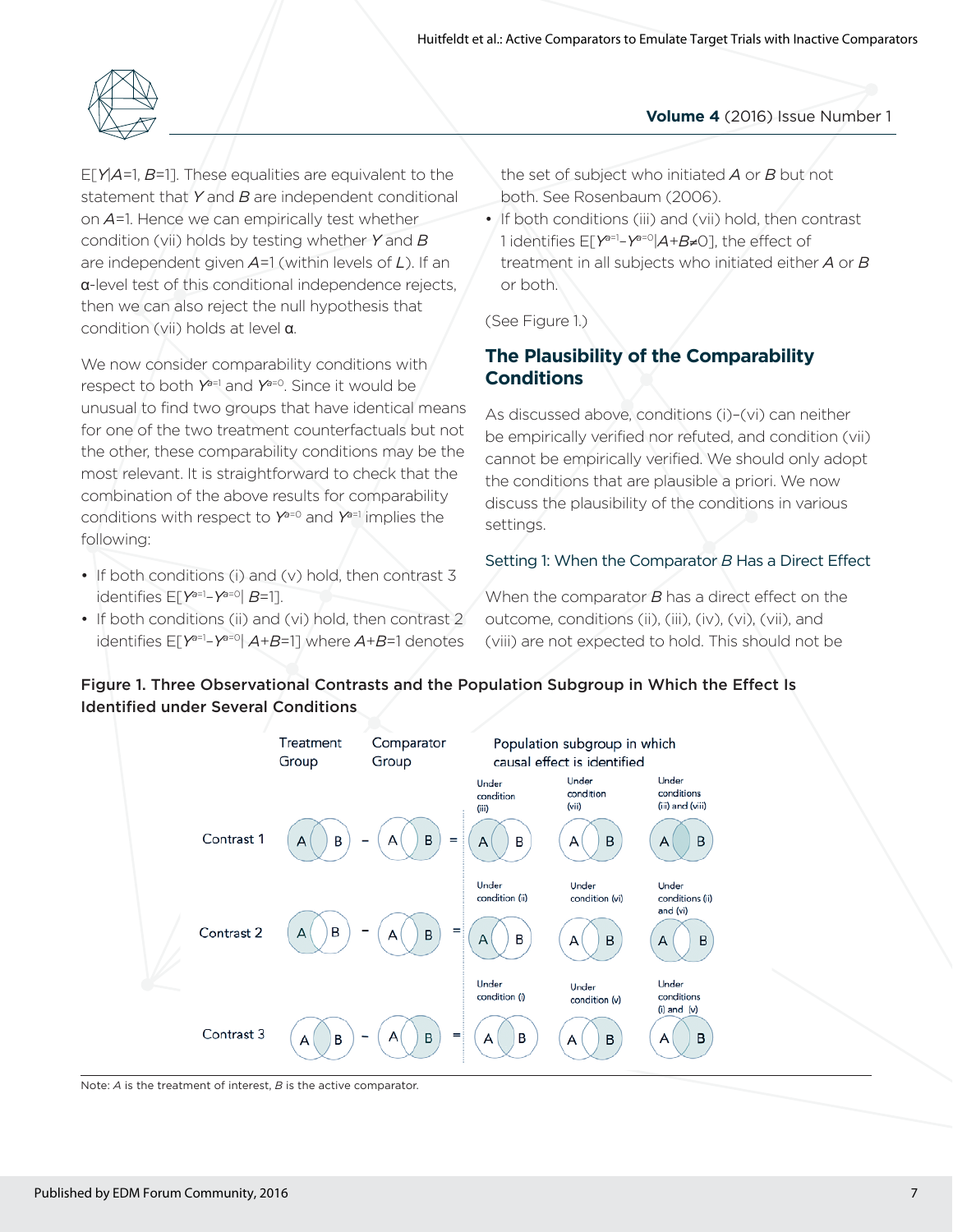surprising, as the absence of a direct effect of the comparator on the outcome is the essential intuition behind most active comparator designs.

To proceed we need some further definitions. Let *Ya,b* be a subject's outcome under treatment values *A*=*a* and *B*=*b*. The comparator *B* has no direct effect on *Y* if  $Y^a = Y^{a,b=0} = Y^{a,b=1}$  for every subject. Note that, by consistency,  $Y^{a,b=1} = Y^a$  for initiators of *B*, and  $Y^{a,b=0} = Y^a$ *Ya* for noninitiators of *B*.

We now show that condition (ii) is implausible if *B* has a direct effect. When fully written out, the condition  $p_{10} = p_{01}$  becomes  $E[Y^{a=0,b=1} | A=0, B=1] =$ E[*Ya*=0,*b*=0|*A*=1, *B*=0]. Since the counterfactuals *Ya*=0,*b*=1 and  $Y^{\alpha=0,b=0}$  differ when *B* has a direct effect, there is no a priori reason to expect that the mean of *Ya*=0,*b*=1 in the subgroup  $A=0$ ,  $B=1$  equals that of  $Y^{a=0,b=0}$  in the subgroup *A*=1, *B*=0. As conditions (iii) and (iv) hold only if condition (ii) does, they too are implausible if *B* has a direct effect. An exactly analogous argument can be made for condition (vi), and by extension, for (vii) and (viii). Henceforth, we will assume *B* has no direct effect. In our example, this means that we assume that glaucoma therapy *B* has no direct effect on heart disease.

### Setting 2: When Indications of the Comparator *B* Are Associated with the Outcome

Our observational contrasts need to be adjusted for risk factors that serve as indications for initiation of *A*. In our example this means we must include in *L* joint risk factors for heart disease and statin initiation such as LDL cholesterol. But do we need to adjust for indications for the initiation of *B*? In our example, do we need to adjust for (the presence of) glaucoma *G*, an indication necessary for initiation of glaucoma therapy *B*?

Suppose glaucoma is highly correlated with *Ya*=0, for example, because glaucoma is a proxy for unmeasured risk factors for cardiovascular disease. Then the distribution of *Ya*=0 will differ between subjects with *B*=0 and *B*=1. That is, even if *B* has no direct effect on *Y*, we still need to adjust for an indication (glaucoma) for initiation of *B* if, within levels of the other covariates in *L*, glaucoma *G* is associated with the outcome among initiators of *A*. It follows that condition (ii) would not be expected to hold and thus neither would (iii) and (iv). Analogous arguments can be made for (vi), (vii), and (viii).

However, we cannot always adjust for glaucoma because adjustment can result in nonpositivity. To see why, we make the only slightly exaggerated assumption that all subjects with incident glaucoma *G*=1 initiate glaucoma therapy *B* but no subject without incident glaucoma initiates *B*. Then contrast 2 is undefined because all subjects with *B*=1 have glaucoma and all subjects with *B*=0 do not; contrast 3 naturally adjusts for glaucoma since all subjects with *B*=1 have glaucoma; contrast 1 is equivalent to contrast 3 in the stratum with glaucoma, but undefined in the stratum without glaucoma because all subjects with *B*=1 have glaucoma.

It follows that for all contrasts other than 3, if adjustment for glaucoma is required to control confounding, then initiators of glaucoma drugs cannot be used as active comparators. Therefore in the following sections we restrict consideration to the setting in which glaucoma is independent of *Ya*=0 in initiators of *A*, so no adjustment for glaucoma is needed.

#### Setting 3: When Indications of the Comparator *B* Are Not Associated with the Outcome

Conditions (iv) and (viii) cannot generally be assumed to hold because they imply that subjects who initiated neither treatment *A* nor treatment *B* are comparable with those who did. As discussed in the Introduction, this is implausible, an observation that indeed motivated the need for active comparators. We therefore proceed to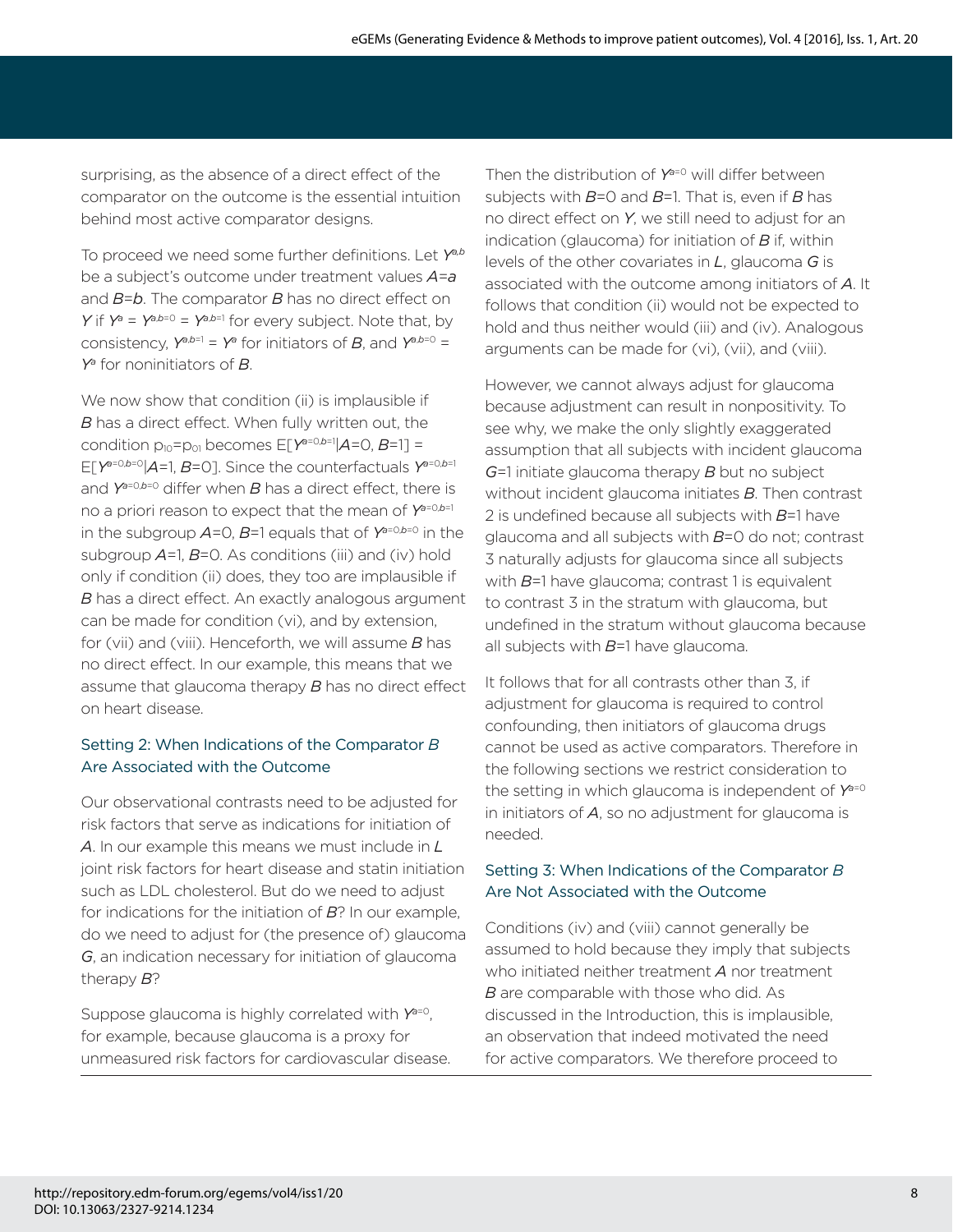

describe situations where one or more of the weaker conditions (iii), (ii), or (i) holds, but (iv) does not. In such settings, an active comparators design may be required. We discuss these situations in terms of conditions (i) through (iii), but point out that analogous logic will hold for conditions (v) through (vii).

Condition (iii) would hold if there were two indistinguishable groups of subjects in the population with different means of *Ya*=0 (i.e., two groups that on average have different cardiac risks), and hence noncomparable. All Group  $1(G<sub>1</sub>)$  members refrain from initiating either statins or glaucoma therapy, whereas comparability condition (iv) holds in Group 2  $(G<sub>2</sub>)$ . Therefore, all subjects who initiated either  $A$  or  $B$  would be in  $G_2$  while those who initiated neither would be an indistinguishable mixture of groups  $G_1$  and  $G_2$ . As an example, we might suppose all subjects with health-seeking behaviors were in group  $G_2$  and those without were in group  $G_1$ . However, since covariates such as health-seeking behavior are not truly binary, and since sicker individuals will tend seek health care preferentially, it is implausible that the division into such groups will ever hold precisely.

An alternative way to think about this setting is in terms of a mechanistic treatment choice model as discussed by Rosenbaum (2006) using ideas introduced by Tversky and Sattath (1979). In these models, a subject first decides whether to refrain from all treatment or not. The probability of refraining can depend on *Ya*=0. Having decided to take a treatment, the decision about whether to take *A*, *B*, or both does not further depend on *Ya*=0. If treatment is assigned by such a model, condition (iii) will hold.

Condition (ii) but not (iii) would hold if in the above mechanistic treatment model the subject first decides whether to take 0, 1, or 2 treatments with the

#### **Volume 4** (2016) Issue Number 1

decision depending on *Ya*=0, and in the event that he decides to take 1 proceeds to choose among *A* and *B* with a probability that does not depend on *Ya*=0. As discussed by Rosenbaum, this scenario might be plausible if *A* and *B* were alternative therapies prescribed for the same indication. However, this model—and the corresponding model for condition (iii)—becomes less plausible when, as in this paper, the indication for treatment with the comparator *B* (e.g., glaucoma therapy) differs from that for active treatment *A* (statins).

The requirements for condition (i) are less restrictive. This condition would hold if among initiators of *B*, initiators and noninitiators of *A* are exchangeable with respect to the outcome  $Y$ , i.e., if  $Y^{a=0} \coprod A \mid$ *B*=1. This condition will be true under the following scenario: Suppose that initiators and noninitiators of statins are not exchangeable because of differences in health care access (an unmeasured variable). If all initiators of glaucoma therapy have access to health care, then, in the subset of initiators of *B*, initiators and noninitiators of *A* do not differ with respect to health care access. Therefore, conditional on prognostic factors other than health care access, comparability condition (i) would hold among initiators of *B* even if health care access remains unmeasured. Note that whether or not *B* has a direct effect on *Y* has no bearing on the plausibility of condition (i).

Note that all independence assumptions in this paper are defined in terms of counterfactual variables that are specific for each outcome *Y* under consideration. It is often the case that a comparator will be independent of one outcome, but not another. Therefore, the active comparator has to be chosen specifically in the context of subjectmatter knowledge about the relationship between the comparator and the outcome under study, and justifications for using an active comparator *B* for one outcome *Y* do not readily transfer to using the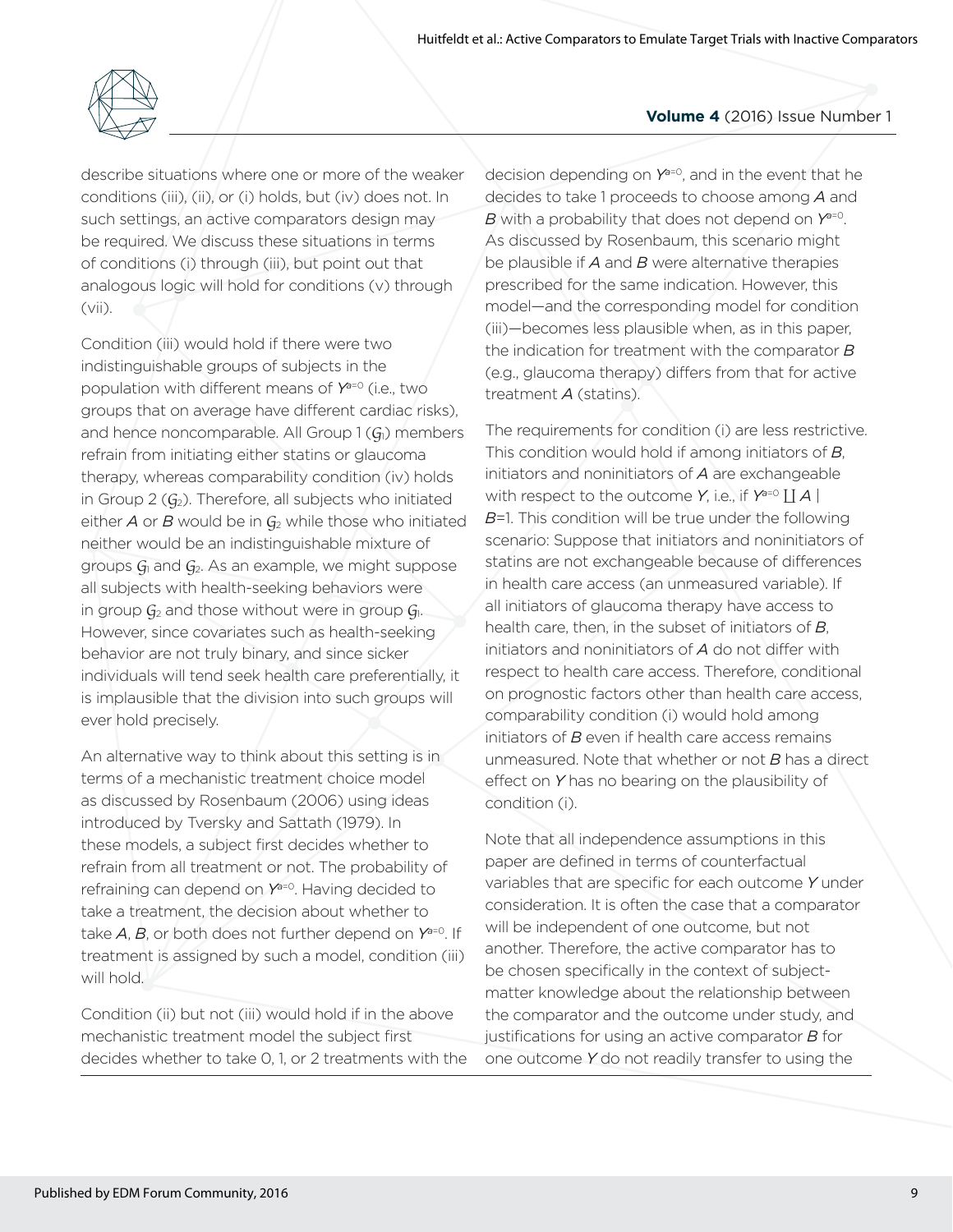same comparator for a different outcome. For these reasons, in any design that uses active comparators in observational data, it will be difficult to analyze multiple outcomes within the same study.

### **Discussion**

Investigators should think carefully about what effects they are estimating when using "active comparators" to emulate a target trial of treatment versus no treatment. In this paper, we have provided the conditions under which such a trial can be validly emulated using a comparator group that consists of initiators of an active treatment that is inactive for the outcome of interest.

We have discussed eight conditions that allow the identification of different causal effects. In most settings, conditions (i) and (v) will be the most plausible assumptions (because they do not rely on the assumption that the comparator treatment has no effect on the outcome), but an approach based on conditions (i) and (v) will reduce sample size considerably and will restrict the interpretation of the estimated effect to the small subset of the population who share characteristics with those subjects who initiated treatment *B* in the observational data.

Conditions (ii) and (vi), (iii) and (vii), and (iv) and (viii) will be difficult to justify in most settings. Conditions (ii) and (v) are weaker than conditions (iii) and (vii), and therefore less likely to be violated, but conditions (iii) and (vii) identify potentially more relevant causal effects. Of conditions that do not assume exchangeability of those who initiate neither treatment  $A$  nor  $B$ , i.e., conditions (i)-(iii) and (v)-(vii), only condition (vii) is subject to an empirical test from the study data. Thus other informal ways of testing these comparability conditions are needed.

With the possible exception of conditions (i) and (v), the best that could be hoped for is that

some of these conditions would be approximately true. Perhaps the best way to test whether these conditions hold approximately would be to obtain observational data containing all relevant covariates including access to health care and health-seeking behavior, and see whether an analysis that strips the dataset of these variables is able to use the methods proposed in this paper to obtain approximately the same results as the standard analysis for estimating the causal effect in the corresponding subgroup based on all the covariate data.

# **Acknowledgments**

This work was funded by NIH grant R01 AI102634.

### **References**

- 1. Lund JL, Richardson DB, Stürmer T. The Active Comparator, New User Study Design in Pharmacoepidemiology: Historical Foundations and Contemporary Application. *Current Epidemiology Reports*. 2015;2(4):221-228.
- 2. Hernan MA, Alonso A, Logan R, et al. Observational studies analyzed like randomized experiments: an application to postmenopausal hormone therapy and coronary heart disease. *Epidemiology*. 2008;19(6):766-779.
- 3. Dreyer NA, Schneeweiss S, McNeil BJ, et al. GRACE principles: recognizing high-quality observational studies of comparative effectiveness. *Am J Manag Care*. 2010;16(6):467-471.
- 4. Setoguchi S GT. Comparator selection. In: Velentgas P DN, Nourjah P, et al, ed. *Developing a Protocol for Observational Comparative Effectiveness Research: A User's Guide*. Vol AHRQ Publication No. 12(13)-EHC099. Rockville, MD: Agency for Healthcare Research and Quality; 2013:59-70.
- 5. Gagne JJ PJ, Avorn J, Glynn RJ, Seeger JD. *Standards for Causal Inference Methods in Analyses of Data from Observational and Experimental Studies in Patient-Centered Outcomes Research* Patient-Centered Outcome Research Institute Methodology Committee 2012.
- 6. Rosenbaum PR. Differential effects and generic biases in observational studies. *Biometrika*. 2006;93(3):573-586.
- 7. Ray WA, Daugherty JR, Griffin MR. Lipid-lowering agents and the risk of hip fracture in a Medicaid population. *Injury Prevention : Journal of the International Society for Child and Adolescent Injury Prevention*. 2002;8(4):276-279.
- 8. Solomon DH, Avorn J, Sturmer T, Glynn RJ, Mogun H, Schneeweiss S. Cardiovascular outcomes in new users of coxibs and nonsteroidal antiinflammatory drugs: high-risk subgroups and time course of risk. *Arthritis and Rheumatism*. 2006;54(5):1378-1389.
- 9. Lipsitch M, Tchetgen Tchetgen E, Cohen T. Negative controls: a tool for detecting confounding and bias in observational studies. *Epidemiology (Cambridge, Mass.)*. 2010;21(3):383-388.